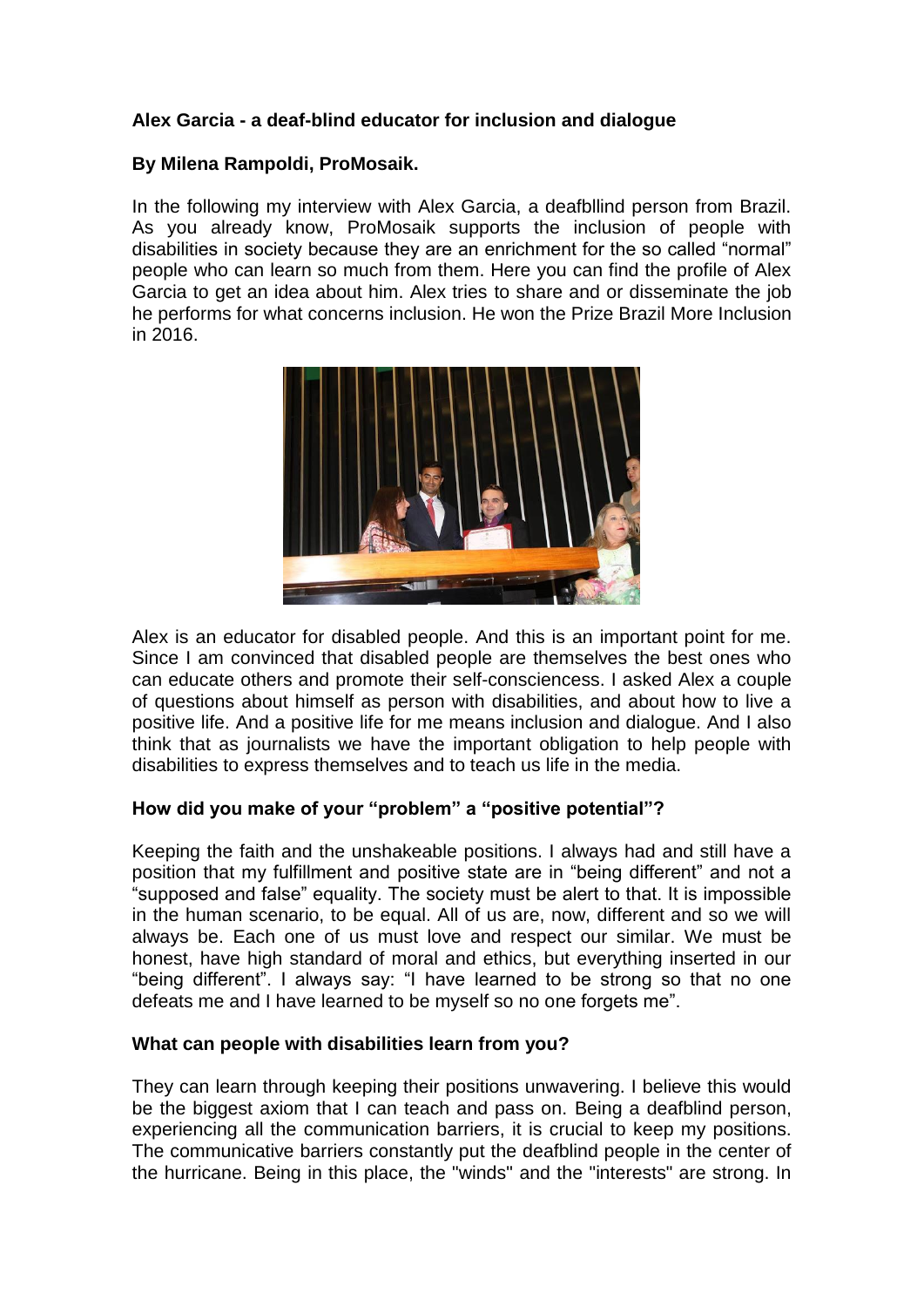this gale, we the deafblind people, are in an enormous disadvantage-fragility. It is at this moment that we must have a strong position to refrain the "gale" and above all, to refrain the seductive invitations that the agents of manipulation constantly offer. Keeping my positions, for sure, will give me more consistency to a new learning as in "My steps for development" [www.agapasm.com.br/english\\_34.asp.](http://www.agapasm.com.br/english_34.asp)

#### **When I was 14, I read Helen Keller and was so impressed, that all my life I have tried to show people that disabled people have one and the same dignity as all the others have. Do you think writing can help to struggle against discrimination?**

You are right! Helen Keller was and continues to be the greatest example of a human being's overcoming concerning her condition. Keller was a deafblind person, just like me and thousands all over the world. Keller made writing a powerful tool and so have I. Yes, I believe that words and writing have an infinite power of social transformation. Sometimes we think words and writing are slow or that they seem to have no effect. Yes, it is true for the "impatient" ones, but for the "unshakeable faith" ones words and writing will seed and aupport hopes.

#### **For me personally, a society is not tolerant and democratic if it does not include disabled people. What does real inclusion mean to you?**

Exactly! Society is not tolerant and democratic because it is still far - far away in issues regarding the inclusion of people with disabilities. Real inclusion for me means: Respected rights and duties that we must respect, primarily in the individual field, and then, in addition to inclusive individualities, the collective inclusion arises. It is in this sense that for me the world is turning to collapse. Society reversed the process. Today there is much talk about groups and collective as if these spheres were made of "ghosts". What is a group or collective that does not know their rights and duties (submissive individuals)? It is a subordinate group or collective. And what is a group or collective that knows its rights and duties (individual active)? It is an independent group or collective.

# **How do you struggle for disabled people's rights?**

Keeping the mind politicized to question the surrounding reality. Writing and publishing reflections on these questions. Developing lectures and participating in national and international congresses on subjects of daily life of people with disabilities in general, and deafblind people in particular.

#### **How can alternative journalism contribute to the struggle for disabled people?**

Truly, alternative journalism is central to our struggles, aswell as social networks are. I am not going to hide the reality here: Alternative journalism is what most supports us. Alternative journalism is effective. It gives us more visibility and opportunities. Alternative journalism is highly inclusive.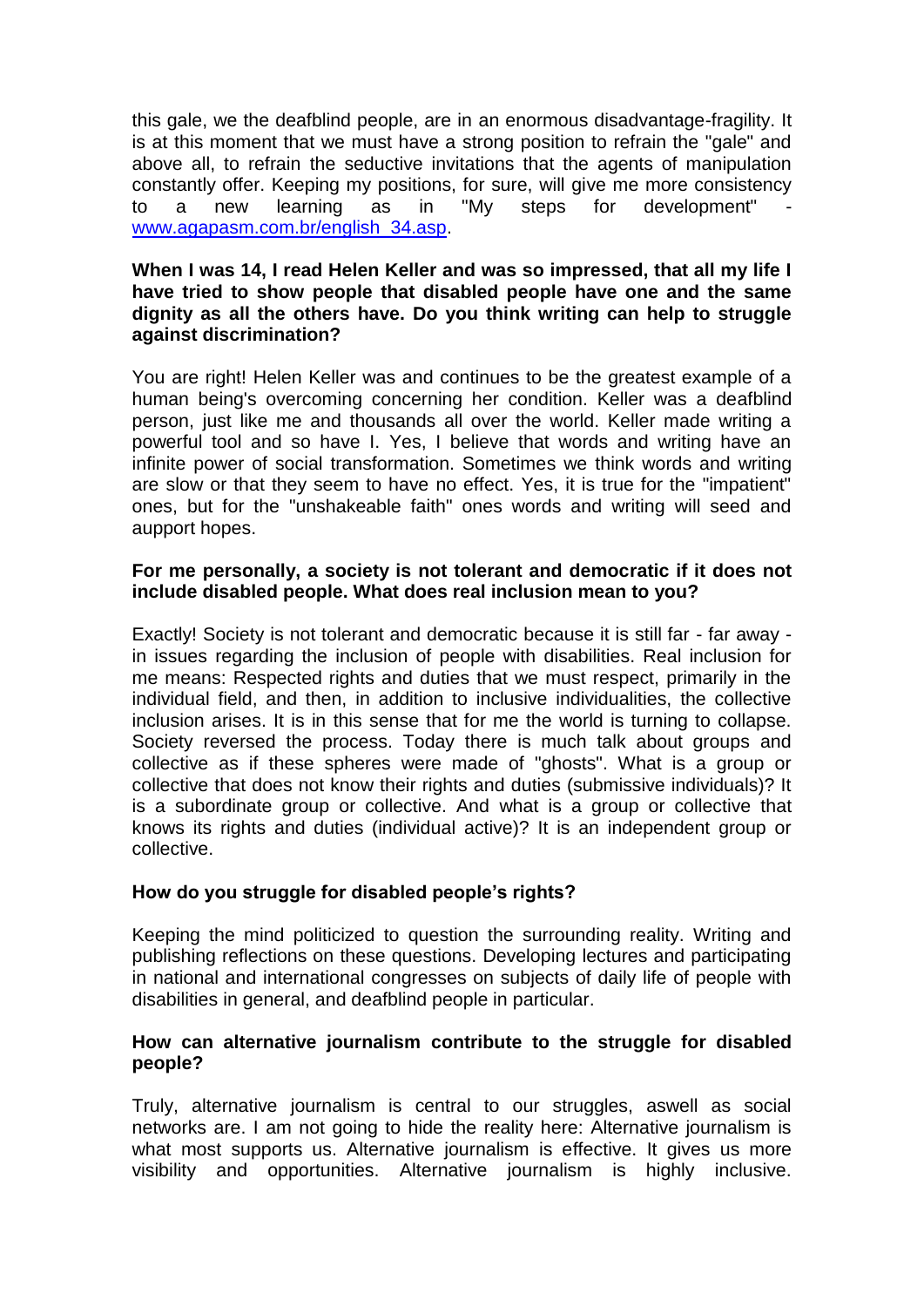Conventional journalism, on the other hand, does not support us. It is very sad to open a newspaper of great circulation in Brazil and to observe pages, pages and more pages highlighting the notorious corruption, highlighting the daily of the drug dealing and the murders. However, it is rare to find something, a highlight on the overcoming and achievements of a person with a disability. This is discouraging.



# **Here you can find My steps for development!, a guide written by Alex for other people with disabilities.**

In "My steps for development" I want to guide person with disabilities - and perhaps even to guide person without disabilities on how to achieve development. As usual, in my thoughts I will tell you a truth  $a \in \mathfrak{m}$  my truth. I think there are many truths. Every human being has his truth.

"My steps" as you can see, may be similar or very different of other steps , my steps are of a deafblind person, in the belief that deafblindness is the condition that most "affects" the essence of society, because it implies the distance imposed by visual and hearing loss, as well as the impatience that generates communication difficulties . We do reference to deafblindness as the most dreaded condition to human beings: the "staying alone" as synonymous of abandonment, is a very different situation from "Solitude" choice for enjoyment situation when we have no fear of ourselves. In my life, I try to transmit and exercise "My steps for development". We must never interpret these steps as ready. The steps are in the daily motions of life.

#### Knowing yourself

The first step, to know yourself - needs and abilities - it takes time, so it does not fit at the time of the soap opera. All persons with disabilities, especially deafblind people must realize that nothing is static, so knowing yourself is a constant re-starting and it needs a lot of patience!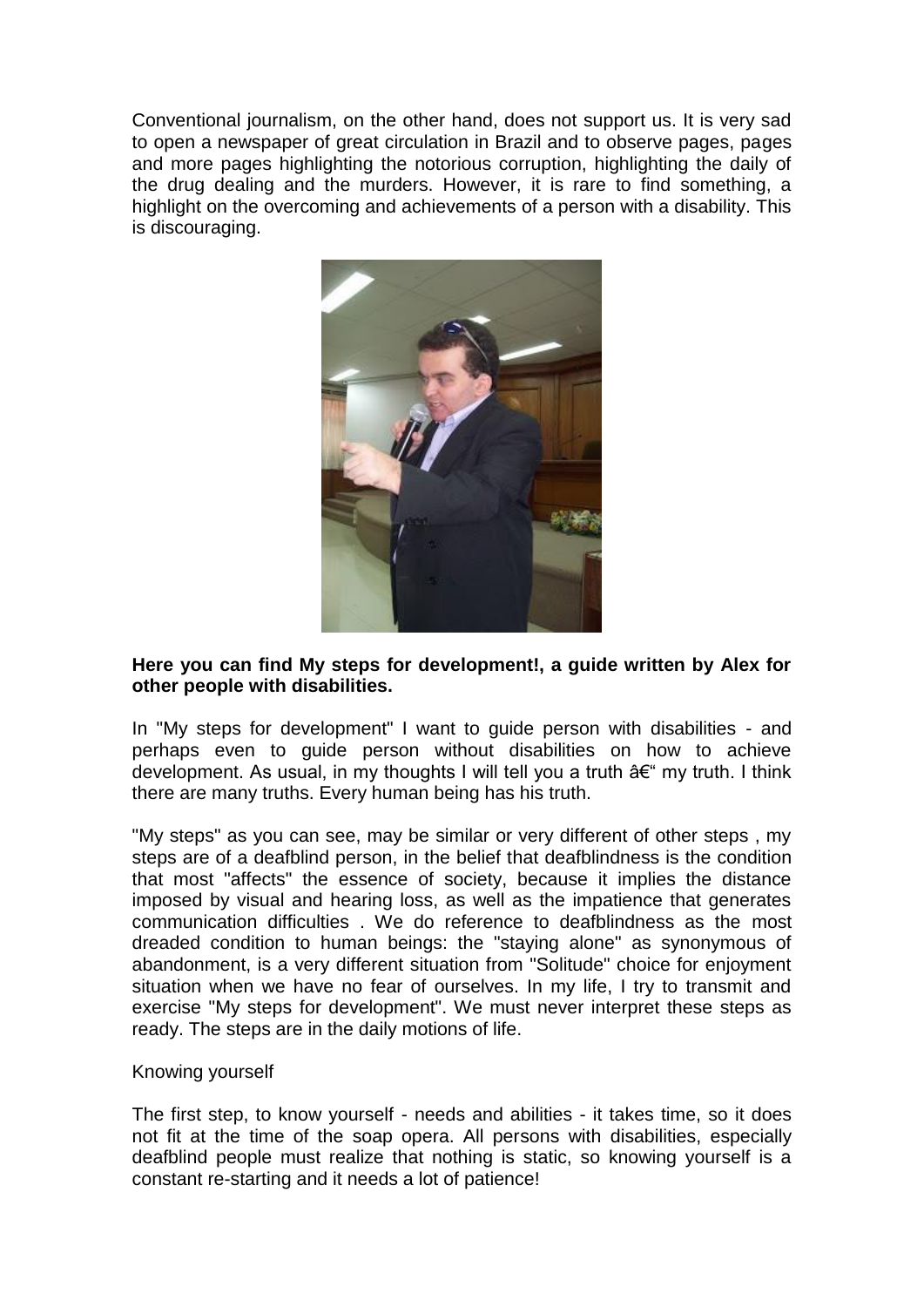# Controlling of emotions

Controlling emotions is the second step but you cannot reach it without passing through the first, i.e., it is not possible to control our emotions without selfknowledge. You can only take a new step safety if the last step was solid. Controlling emotions plays an important role in our development. In everyday life I observe often the desperation and fear in persons with disabilities, as well as people who are deafblind, emotions are essentially limited knowledge of ourselves.

# Planning actions

Here we have the third step. To plan actions we must know ourselves and control our emotion. It's a fact! Planning is the mainspring of development, but, a bad planning can knock you out in a short period of time. A bad planning will bring up the lack of emotional control and we are going to see it clearly I do not know myself deeply as I imagined. I thought to be able to do that but in fact I have other needs. It's pretty clear: if we know ourselves we will be able to control our emotions and as a consequence of that, we will be able to plan actions that can reach our abilities, not our needs.

#### Guiding means

Here we have the fourth step. When you know yourself, you control your emotions. When emotions are under control, it's possible to plan actions and then, finally, guiding the means is possible. Guiding the means is the apex because we live in a society and although we have many abilities, there isn't a perfect human being who doesn't need any kind of support. I must warn that guiding the mean can sometimes be very different from what we expect, it is, it is possible that when we try to guide a person to help us, this person isn't interested. If you face a person who isn't interested, honestly, do not try to change this person. Turn around because you will find another person there who is really interested for sure.

# **Dreams of a Deafblind Person**

I dream that one day... I will be "less" invisible for Humankind.

I dream that one day… Humankind will recover the patience it has lost.

I dream that one day… Humankind will recover its wisdom and will understand my communication.

I dream that one day… Humankind will be close again as in ancient times.

I dream that one day… Humankind will be free of prejudice and will be able to touch me without any fear.

I dream that one day… I won't be "just a brick in the wall" anymore, as Pink Floyd said in the song "Another brick in the wall".

I dream that one day… I won't need to "drink from the same water fountain" as Carl Jung, one of the founders of modern Psychoanalysis, said.

I dream that one day… Humankind will be able to eliminate the label that deafblindness is the most terrifying condition.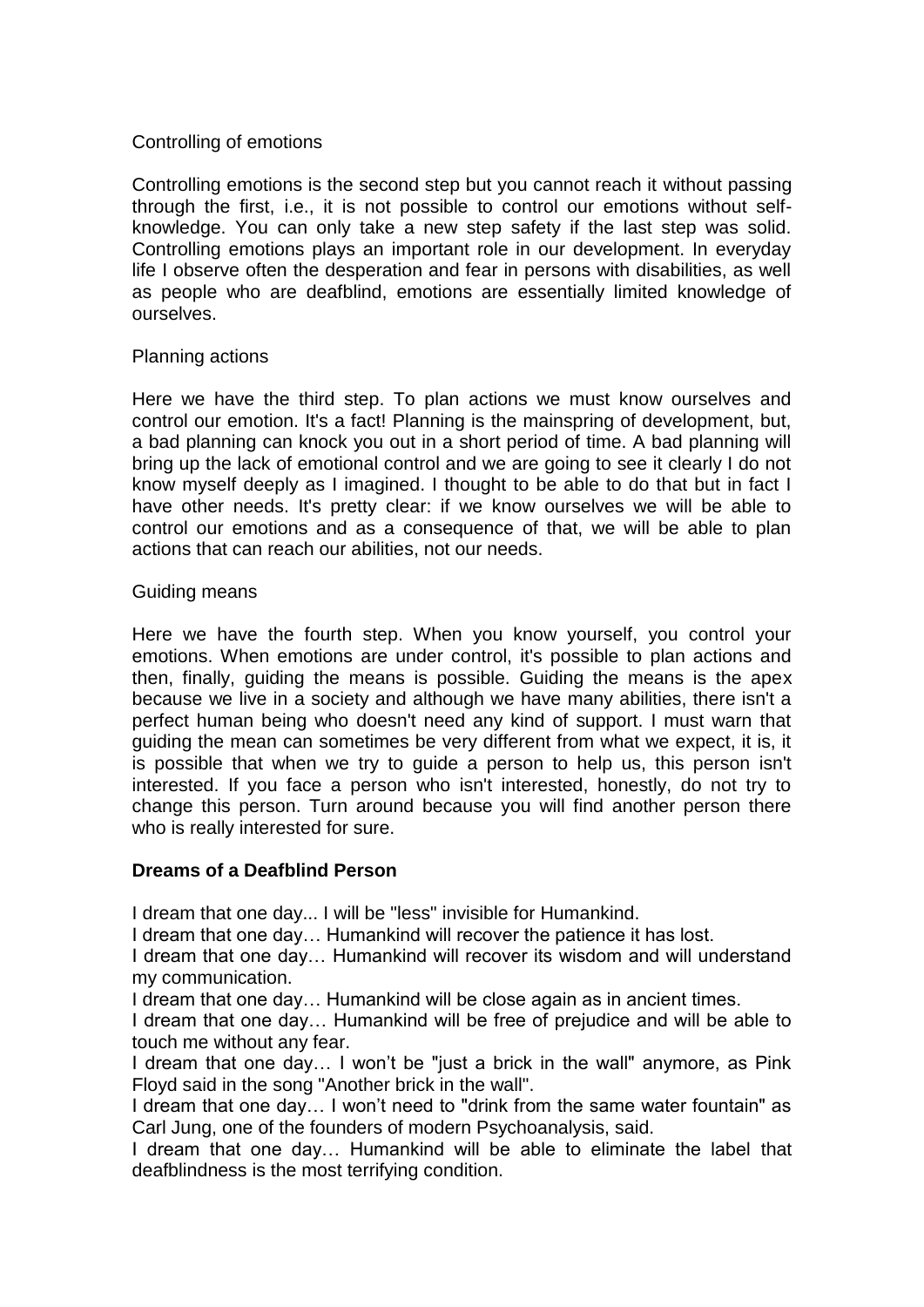I dream that one day… Humankind will assume that "being alone" doesn't mean to be abandoned.

I dream that one day… I will sow the "loneliness" that deafblindness imposes us as a possible aim to be enjoyed because we won't be afraid of ourselves.

I dream that one day… I will change the pre-assumptions concerning my identity and the sentence which is currently repeated "Poor thing, he/she is deafblind" will be left in the past.

I dream that one day… Humankind will see my being and will indeed value my essence as my fight and then will say "Great! He/she is a deafblind person".

I dream that one day… I will erase the shame from Humankind's mind as a tool of controlling.

I dream that one day… Humankind will understand and value that all people are a Divine Creations: alike, however, incomplete.

I dream that one day… I will not just "exist" but actually "be".

I dream that one day… I will learn to be "strong" so that nothing can defeat me.

I dream that one day… I will be "me" so nobody will forget me.

I dream that one day… My dreams will design the future.

I dream that one day… Humankind will be "human".

# **In 2014 Alex wrote the book, Beyond Existing We Should Be!"**

About this book Alex worte us: It is a book in which I write several thoughts and reflections that gave me and still give me sustenance to my development. I, Alex Garcia, a deafblind person, graduated and post graduated in Special Education, overturned paradigms and I still do it mainly because I am an extremely fulfilled human being. These thoughts follow me, they are part of me. To me, these ideas were and are a kind of "recipe to success ", built from my daily relations with the people and the environment that surround me. The thoughts and reflections which are in "Beyond Existing We Should Be", taught me two maxims: to be strong so nothing can defeat me and to be myself so no one can forget me.

The "gaucho" Alex Garcia, is one of the most famous persons in the world, he combines three major characteristics: a Rare Disease, Deafness and Blindness. He is the coordinator of the Rio Grande do Sul Regional – a south state in Brazil - for the Baresi Institute. Specialist in Special Education by the UFSM/RS, he was the first Brazilian Deafblind person who attended an university. He is the founder of the "Gaucha" Association of Parents and Friends of Deafblind people and people with Multiple Disabilities - AGAPASM. He is the pioneer in Brazil to develop the first research to find Deafblind people all over the state of Rio Grande do Sul and he had, as one of his most important supporters, The Association of the Swedish Deafblind, FSDB. He is also considered "the father" of Deafblindness in the state of Rio Grande do Sul. Since 2004, as a volunteer, he structured for the first time in Brazil, a Program of Home Care to the families of Deafblind people, to help them with information and educational orientation and also medical and social referrals, the training of professionals to attend Deafblind people in their original places and also, the adaptation of these places to their needs as well as the development of special programs in schools. The Writer: he is the first Deafblind person to write a book about education in Latin America. His book "Deafblindness: Empirical And Scientific" was published in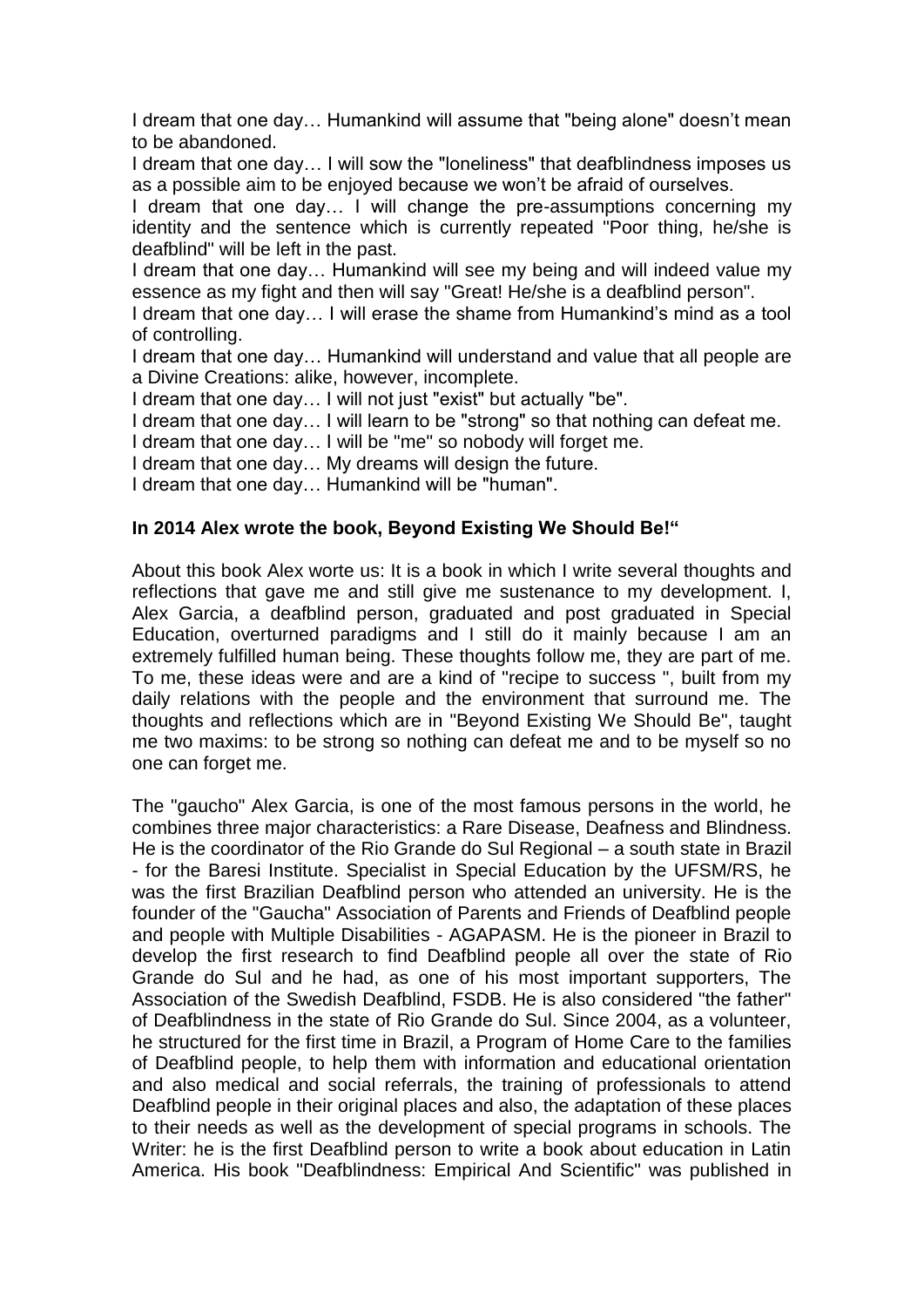2008. In 2010, he published a book for children: "The Big Revolution". He has never given up of his autonomy, and so he is registered at the National Library as Individual Editor - Editorial Prefix 908690. In 2009 he won the "Sentidos" Award, a national award, due to his overcoming story of life, chosen as the biggest of the year in Brazil. He is also an Honorary Rotarian - Rotary Club of São Luiz Gonzaga in the state of Rio Grande do Sul - RS. He was the first Deafblind Person to be an alumni at the Mobility International Program in the USA, in 27 years of the history of this organization. He was the first Deafblind Person in Brazil and Latin America to participate with total freedom, in a Training Program for teachers who deal with disabled students. It was held in the city of Cuiabá, in the state of Mato Grosso - MT. Another training occurred in Niteroi, in the state of Rio de Janeiro - RJ, the students were two educators with disabilities, a young blind girl and a deaf man. Alex also writes for the Magazine Reação and for the website Planeta Educação. He is a consultant of the Educational network Redem and the Institute Inclusion Brazil. Alex Garcia was the only deafblind person in the world to participate of the High Level Meeting on Disability and Development "The way forward: Disability Inclusive Development Agenda for 2015 and Beyond" held in 2013 at the United Nations headquarters in New York.

# **My Thoughts:**

I really believe that all of us, with our differences, are truly and essentially great works of God and that belief is my religion. All our fights keep our balance and support my "incomplete being" so I keep walking.

Deafblindness is the disability which "affects" most the essence of the society because it takes to a distance imposed by the visual and auditory losses as well as the impatience which is generated by the difficulties in communication. So, what concerns to Deafblind persons, the most feared condition lived by us: "being alone" as a synonymous of abandonment, which is different from "loneliness", because this state you can choose and enjoy it when you are not afraid of yourself.

Inclusion to me is to rupture the assumption and shame, these powerful social control tools that get and maintain the continuity, the flow. To obtain and maintain the truth and happiness, grounded in the justice of the free man. Inclusion is denying the static, denying the interest that creates opportunities to certain people who are supposed to give something back, in return.

The intolerance which designs the frontiers. To deny and subtract men´s freedom and autonomy.

To be happy. To have freedom of thoughts and actions. To be human. To support ourselves and our fellow-creatures. To be strong. To be successful. To be proud of being the way we are. We observe everything using the sense of reason without losing the tenderness. All these and much more is totally possible, with intelligence, faith and determination.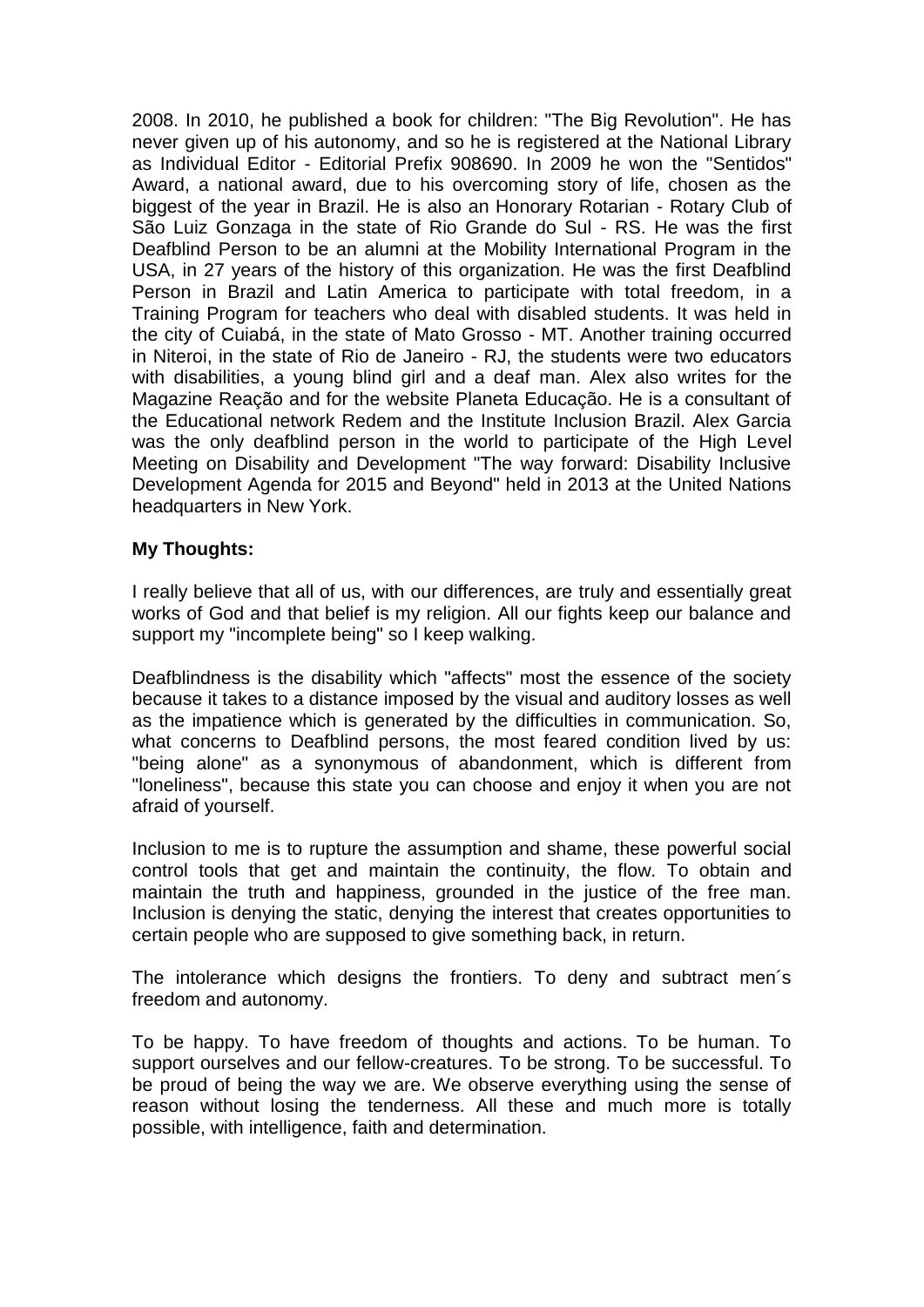Any organization is born from continuity. It comes from the need of movement. It comes from the desire of the truth and happiness, grounded in the justice of the free man. It denies the statics. The intolerance which designs the frontiers It denies to subtract the freedom and independence of man.

May all the "choices" be grounded on the historic contribution to the movement and not on the exchanges of favors which were born yesterday and that "The Nothing Over Us Without Us" may truly become "Real Power" and not "False Power", as I see in many occasions.

I refuse to be just "one more brick in the wall", as Pink Floyd sang, in "Another Brick In The Wall". In some part of the song, Pink Floyd says: "All in all it was just another brick in the wall". I am going to fight more and more to further deny in order of not being one more brick in the wall.

I observe in my way, having a deafblindness as my eternal fellow. And if the humankind wants to value me, may it do it while I am still alive, recalling Nelson Cavaquinho, who used to say "I know that tomorrow /when I die/ my friends will say/ that I had a good heart/ some will even cry/ and they wi ll want to honor me/ making me a gold guitar/ but after time goes by/ I know that no one is going to remember/ that I am gone/ that is why I think like that/ if someone wants to do something for me/ may it do it now/ give me the flowers while I am alive/ the affection, the friendly hand/ to relieve my ouch/ after I call myself nostalgia/ I don´t need vanity/ I want prayers and nothing more".

Indeed, the victory is the result of persistency. Therefore I love developing my work because I realize, in the handshakes and in the hugs I receive from people, the huge respect they have as well as the appreciation they offer me.

We can measure the strength of a deafblind person, through the planning he or she develops exactly for not listening or nor seeing, the planning becomes fundamental.

It is a serious and historical mistake to address disability as a whole. It is as serious as it is unacceptable. The development is individual, not collective. Deafblind people have five powerful enemies to defeat: fear, presupposition, shame, distance and impatience.

Having the straight representation, real, respectful and responsible, is important but attention, i t is not the case of having a deafblind or any other person with disability to represent their peers, that are in equal condition of invisibility because it provides subalternity and submission to exchange of favors. I´m straightforward: a person to have voice and to represent others must, in advance, be free and independent to face the "normality".

Fear in a deafblind person will disturb his/her mind, guiding his/her behavior in such a way that he or she will fail to develop appropriate planning, and without it, everything will collapse.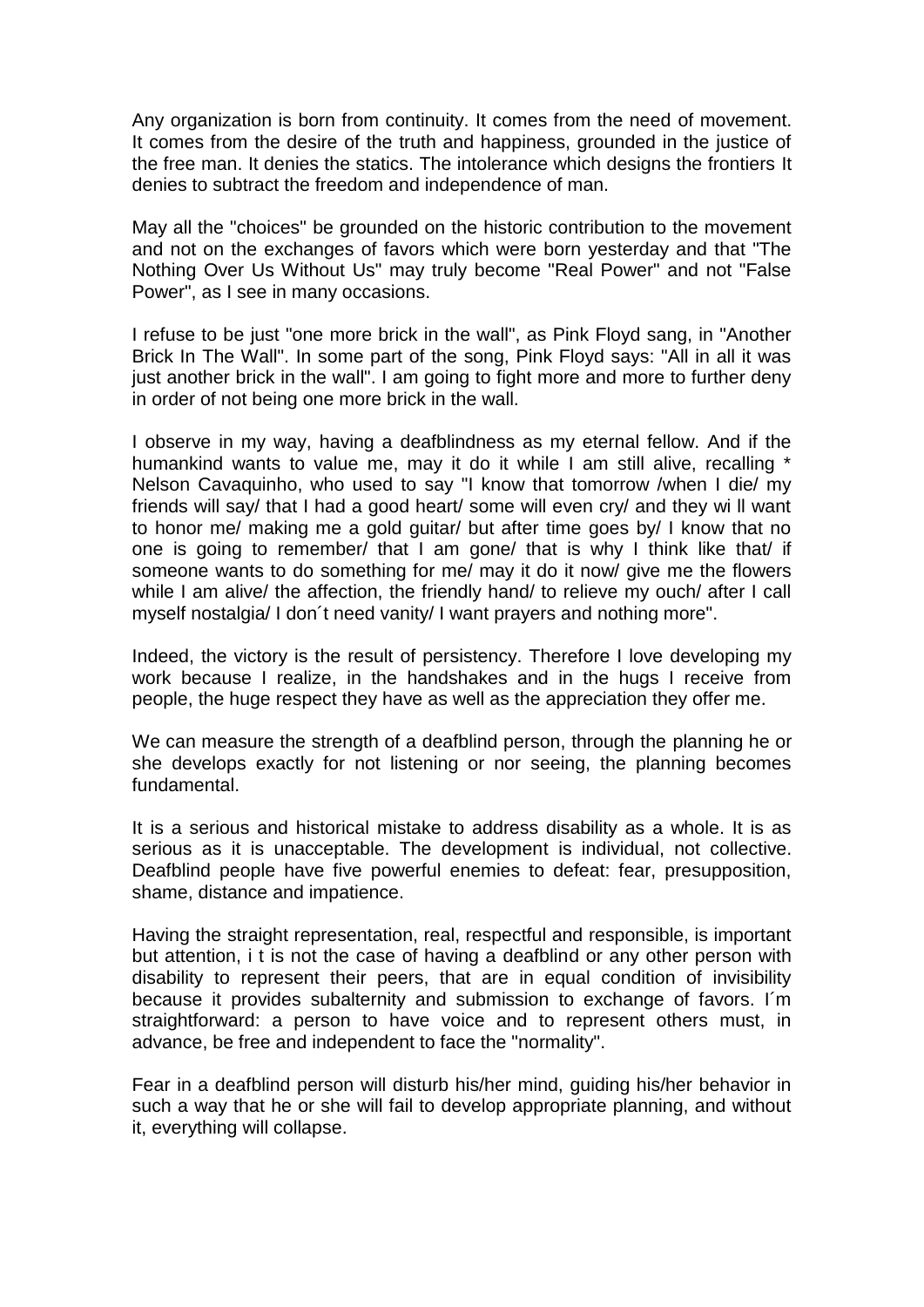The presupposition is, actually, an early thought. Our society in general, when reading the word "deafblind", presupposes the identity of a person. A sea of doubts is cast upon us. Quickly, we are in a position of extreme disadvantage. We start having to prove something to someone.

For a deafblind person, shame is sneaky. It comes from the cradle, it comes from the religion. The person feels ashamed but doesn´t know the reason and the purpose. But it´s clear! The person confuses guilt with shame and vice versa. In this mess called shame, a "tsunami" is formed.

Distance to a deafblind person is an enormous challenge, because all the means of communication we use are of closeness. Without being closer there isn´t a chance to establish presential communication with another human being. Impatience is something terrible for a deafblind person. All the communication models we use are slower. Therefore, we need to be patient. I consider myself a shameless in the servicer of Inclusion. So give up! I am not ashamed to be as I am. It is impossible to control me with this "tool" called shame.

Deafblind people should learn how to be strong. Yes, we can more and more strengthen our identity, denying what threaten us, rebelling against the oppression, being unresigned to what they present to us. I learned to be strong so nothing can defeat me, above all, I learned to be myself so no one forgets me.

I refuse to simply exist. I must be. I must be to live intensely the freedom that I have left.

My attitudes follow what Martin Luther King Jr. taught us when he said: "Cowardice asks the question: is it safe? Expediency asks the question: is it politic? Vanity asks the question: is it popular? But conscience asks the question: is it right? And there comes a time when one must take a position that is neither safe, nor politic, nor popular, but one must take it because it is right." In this way, I take the right position.

I am completely against the "medical model". The model and culture of "the normalized body". I mean, for this model, our bodies, only have social value if they can be "fixed". Our rights to a worthy life are denied. This model and culture substantially increase our problematic, for they showed us only one door, one way - our cure or nothing.

Life for several times, beat me up. And in each bashing, I have learned different lessons. These moments made me realize I would have to have more attitude. By having attitude, the bashings decreased. Is it an absolute truth?

It´s clear that the understanding precedes the execution. Therefore, it´s necessary to be an inquirer and a dreamer Qui jote and, then, bang the spirits.

Poverty is the same as being the most invisible of the invisible. A poor person is a strange in his/her own country. Creating a favorable environment to equal opportunities means as a prior request, having "voice".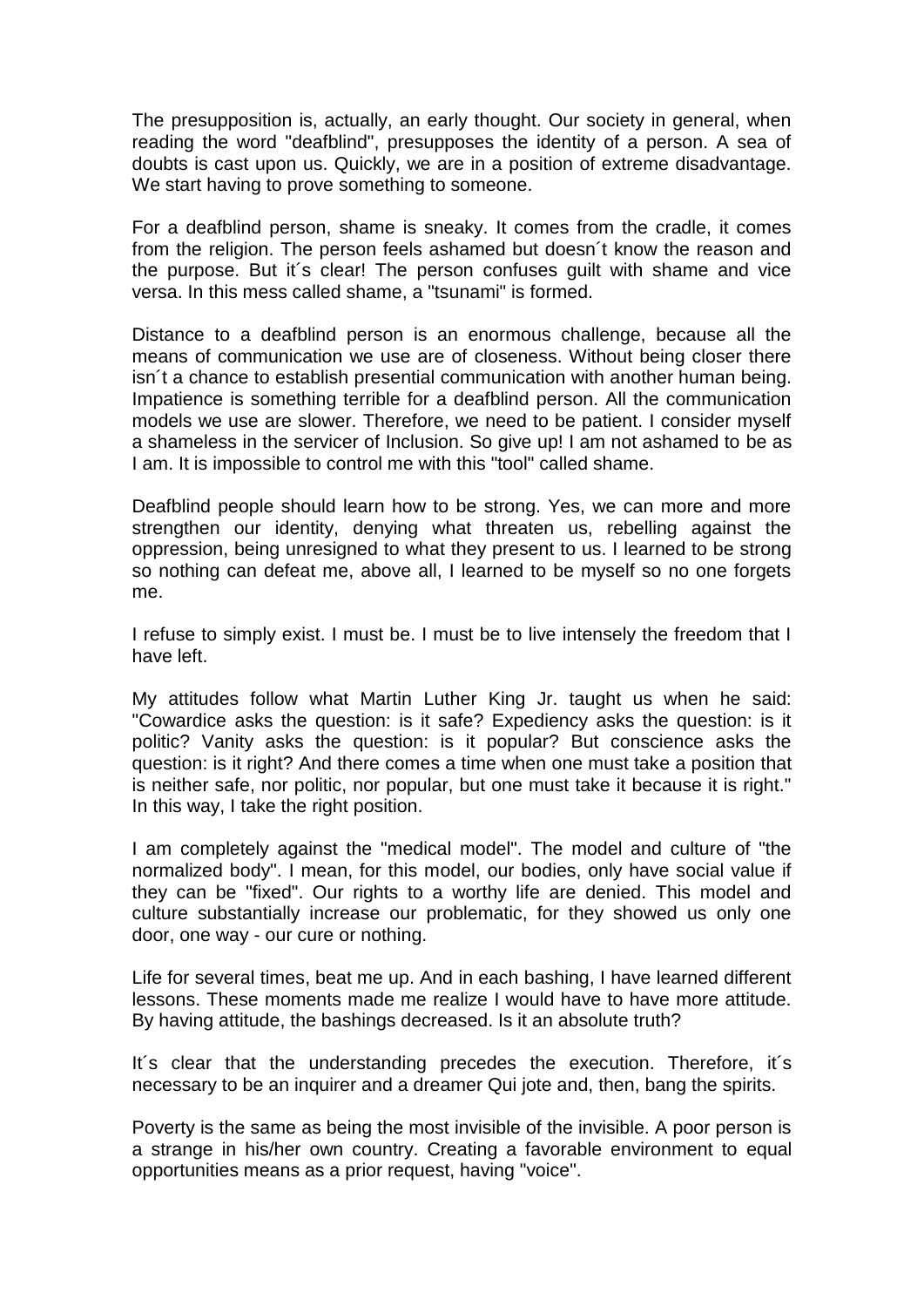Are the "poor" invited to have "voice"? Of course not! They are invited only to justify, with their physical presence, the decisions that in their name, were taken.

Historically, I refuse to accept what Carl Jung, one of the founders of Modern Psychoanalysis, used to say to us, that "we all drink from the same source." I refuse to drink from the same source. In this same source where the gags and the "brakes" are to our full development.

I always ask for forgiveness to people, if my considerations are not important, however, truly, my being does not allow me to make speeches. I must be voracious and straight in order to develop a reflection.

Many leaders in the area of people with disabilities say when we touch the wound "Gosh! You seem to have hate in your heart. Your complains are hurting people. Apologize yourself!" And you apologize. Then the leader says:"You are a sweet heart." Be careful! Keep out! This leader is a corrupt one.

For me, it´s clear. The main challenge is the unequal power relation that affects directly the development of our full identity.

We should be very careful when someone talks about representation. How will a blind person represent a deaf person? How can a person without any disabilities represent a deafblind person?

To reach the full Inclusion and succeed in the public policies, to make them relevant, it is required to have each representative in the right place. I speak in this way because throughout my life, I have observed acts contrary to logic.

Deafblind people don´t know what really affects them. Therefore, in general terms, the collective of deafblind people don´t reach effective changes to improve their conditions of life.

The Good Samaritan doesn´t exist. The unequal relation of power exists between people without disabilities and people with disabilities, although there is also an unequal relation of power among the people with different disabilities.

I am a deafblind person and a person with a rare disease and I can tell you, our invisibility is, for sure, a powerful tool that is manipulated to keep our subalternity.

Addressing disability as a whole is a partisan speech and, therefore, it is void. The maintenance of this speech will produce the invisible of the invisible. This is because this speech consigns more power to the inequality of power itself.

I believe that all people with disabilities are Human Beings. All. Deafblind ones, too. For it is very hard to be the most invisible of the invisible. It is very hard to live an uneven relationship of power that advances every day without being confronted.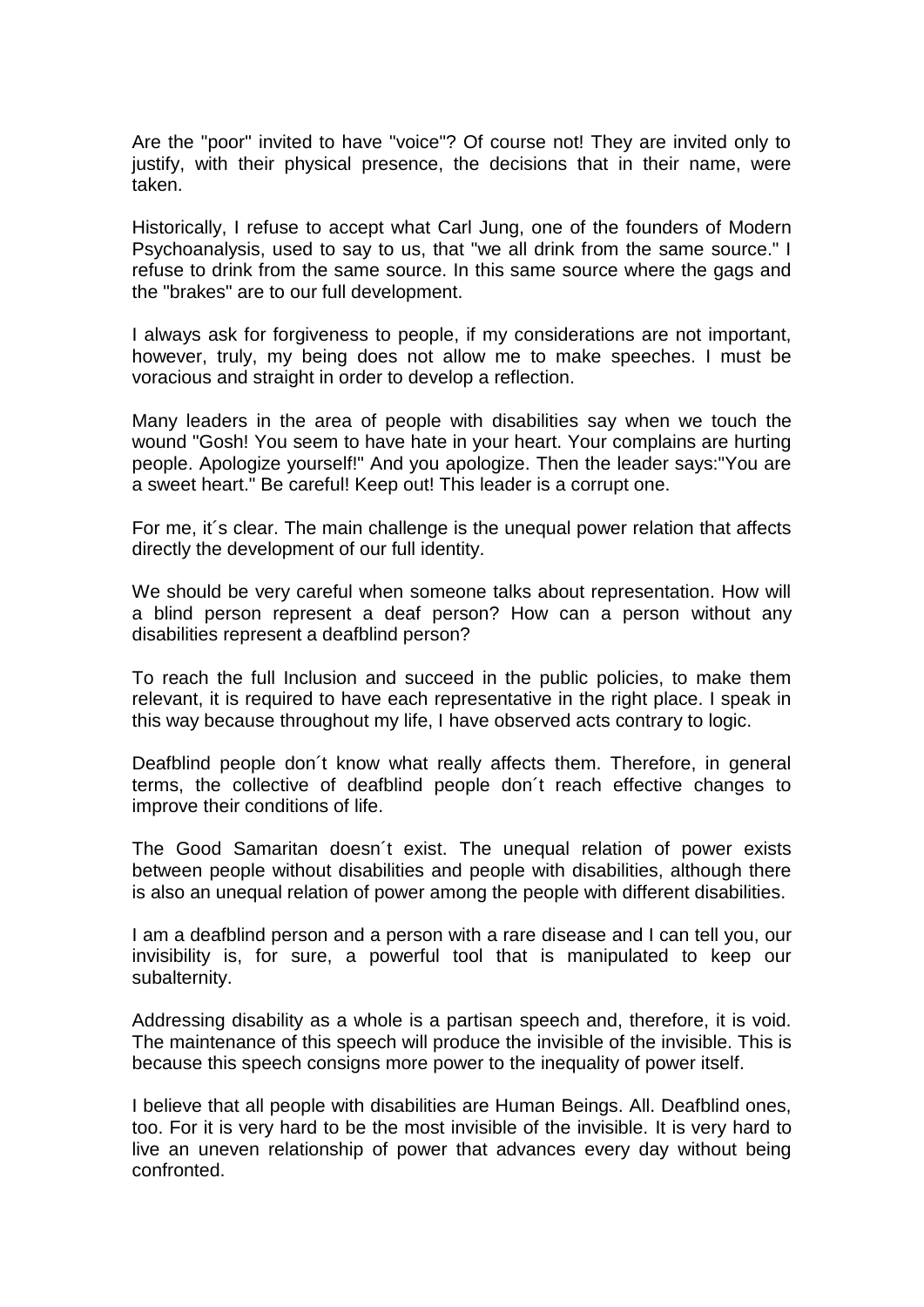The unequal power relationship "said" that we. deafblind people will be eternal apprentices. This "eternal" speech is what we must bring down.

Ensuring voice to each person is the essence of an inclusive society. So I get upset when the first question is, "What organization does he she represent? What organization is he she part of? "Too much representation. Excessive "being part of.". And where are the individual rights?

It is necessary to have courage to make ruptures, to rebuild new structures. It is urgent to eliminate all and any representation which was distorted from our identity. A lot of those who claim to represent us, keep themselves as such, with the support of the powerful and their money. And for sure not all of them act democratically and neither are part of associative parties, legitimized by their bases. It is necessary to rethink the individual identity and capacity to selfrepresentation.

God, to me, is not in Heaven nor in the Earth. He is not in any religion nor in any image or book. God, to me, is in our attitudes . And I am absolutely sure that in all the attitudes I`ve taken in my life as wll as in the ones I wi ll take, God is present in all of them! Where does this certainty come from? I have this certainty because I am alive to this day and despite all my difficulties, I wake up each morning saying; "Hi, hi, I woke up for another day of joy.

Does diminishing the stigmait favor the Inclusion? Yes! Diminishing the stigma favors the Inclusion, but actually, the best thing to do wouldn´t be directly attacking the stigma. We should attack what builds the stigma, in other words, the presupposition and the shame. The presupposition and the shame, are powerful tools of social control. We live in a society where the relation of power is installed and consequently the tendency to control is huge and almost a rule. In this relation of power, people need to control other people, precisely to maintain the power and to do that, they use the tools of control, which are presupposition (anticipating thinking) and the shame.

The presupposition, to me, after being applied on the identity of a person for long time, solidifies what we call stigma, like a brand. Examples of how presupposition affects the identity- when people see a blind person on the street, they think: "Poor guy, he can´t see!", In general, when people see a person on a wheelchair on the street, they think: "Poor guy, he can´t walk!". This is a common reaction that happens with all persons with disabilities. Then, why always "poor"? Then, time goes by. There is always an identity being watered by the "poor guy". And after several years, what do we have? Well, we have one more poor blind, one more poor person on a wheelchair, one more poor person with disability. I´m going to be a poor guy because everyone sees me as a poor one! This is it! The presupposition won. The tool of control fulfilled its duty. The Cautious-Power annihilated the possibility of the person to become someone that could "disturb".